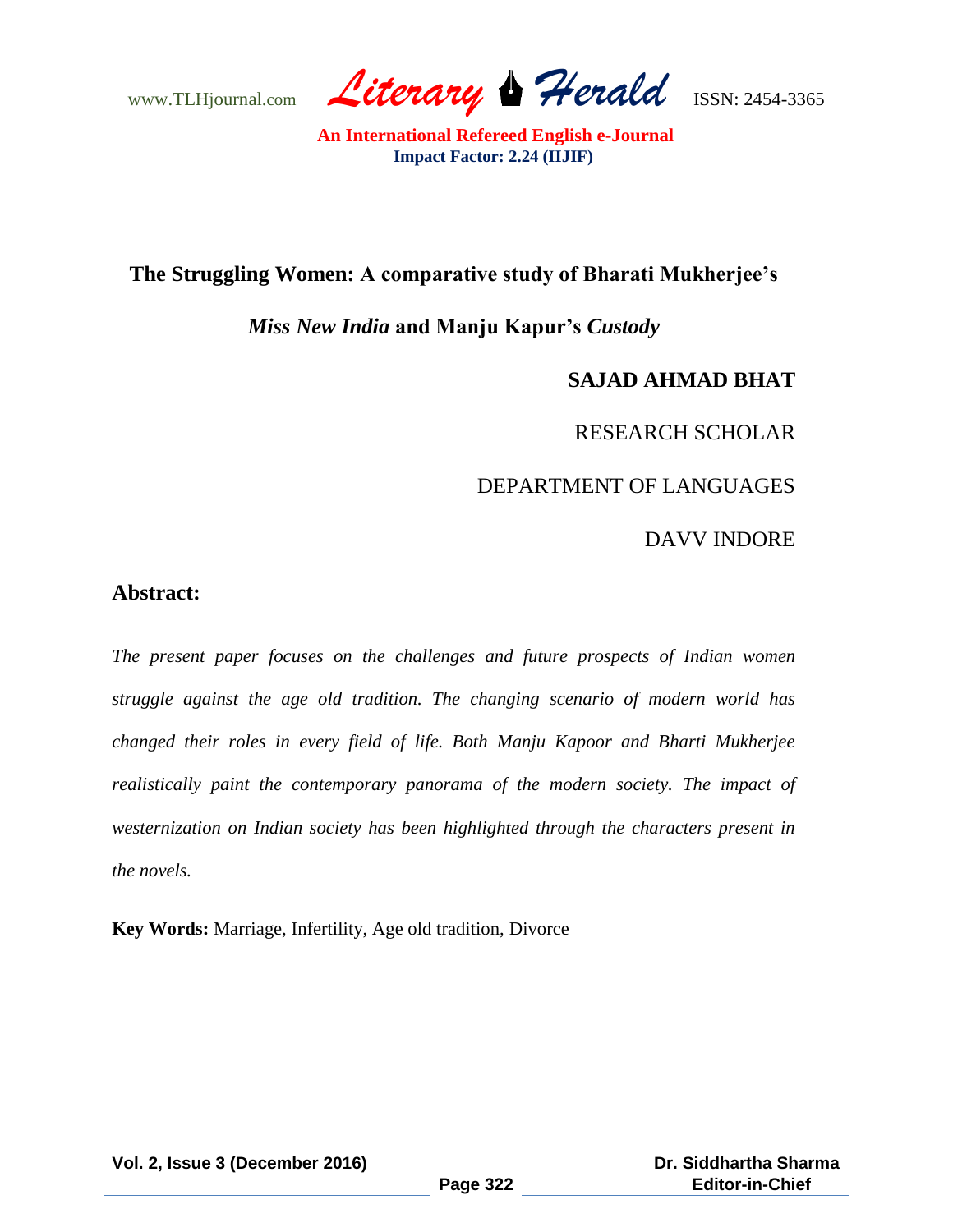www.TLHjournal.com *Literary Herald*ISSN: 2454-3365

### **The Struggling Women: A comparative study of Bharati Mukherjee's**

### *Miss New India* **and Manju Kapur's** *Custody*

## **SAJAD AHMAD BHAT**

#### RESEARCH SCHOLAR

#### DEPARTMENT OF LANGUAGES

#### DAVV INDORE

Bharati Mukherjee, born in Kolkotta in 1940, and settled in America is a third world feminist writer who features in anthologies of Indian Women writers in English, Post Colonial Literatures writers of Indian Diaspora, Asian American Literature, Canadian Multicultural Literature and in mainstream American Writing. She is considered to be the most popular contemporary Expatriate Writer living in America. Bharati Mukherjee primary concerns in her fiction are cross-cultural conflicts, acculturation, nostalgia, isolation, rootlessness, and assimilation. All her novels are centered on female protagonist.

Manju Kapur is one of the prominent writers in modern Anglo- Indian literature, with international repute known as Jane Austen of India. Her novels present the day –to- day picture of modern women who is battling for her identity and for her rights. Manju Kapur"s feministic concerns deal with lesbianism, infidelity, infertility, divorce, adoption etc.

Bharati Mukherjee and Manju Kapur both are women writers, hence there is a characteristic similarity seen in their fictions. Both women writers have focused on some common issues by one or other way. The dominant themes which are found in their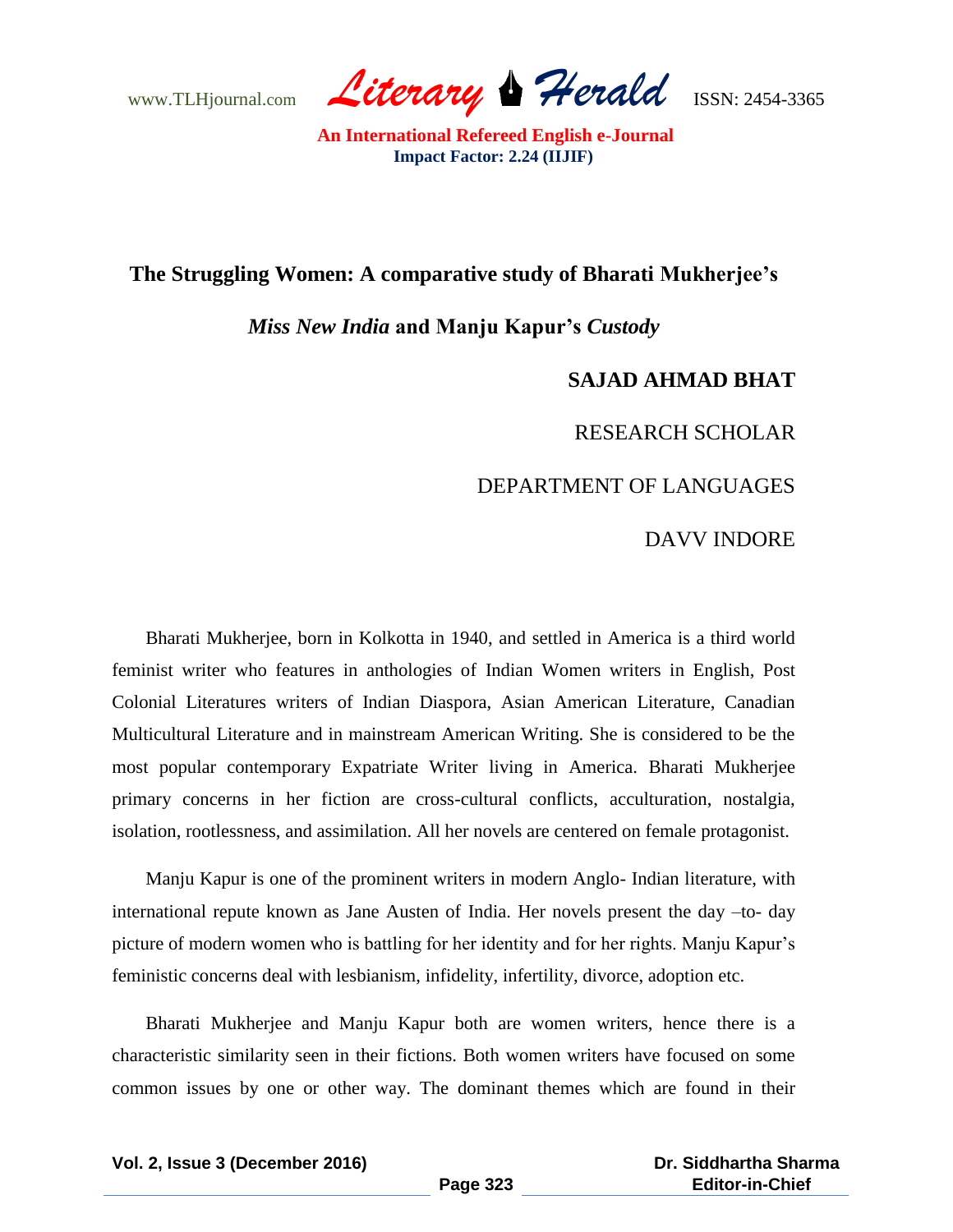www.TLHjournal.com *Literary Herald*ISSN: 2454-3365

fictions are domestic violence, family relations in Indian tradition. Various faces of relationship get projected, experienced and evaluated in the present novels taken for study, but marriage is one of the most prominent one. The present novels *Miss New India* and *Custody* portrays the women characters who are struggling in their lives for their identity, freedom, rights against the age old traditions. Bharati Mukherjee and Manju Kapur have observed this ritual from their own experience. Bharati Mukherjee"s recent novel *Miss New Indi*a has again a female protagonist Anjali Bose who finds herself in dilemma what to do what not to. She is handcuffed in between hapless marriage and promising career. In Indian patriarchal society girls are allowed to leave their home only as bride with a man selected by parents. The daughter of the family and her life are directly linked with the honor of the family: Anjali Bose the protagonist, a 19 years old girl, supportive tall and very impressive girl in *Miss New India* reveals the story of women who struggles in re-inventing herself in to the modern world and displays lively picture of the country up to date and as traditional as many places in the world.

Angali Bose a daughter of "railway Bose" a talented girl having B.com has good command over English with good American accent, even better than her mother tongue Bangali. She did not want to marriage instead wants to do something unique, in her life rather than to pass her life like a Indian traditional life. When Angali refuses for her marriage, her father gets angry and, "it is not a question of happiness, yours or ours. It's about our name, our family reputation" (7) . Anjali surrenders before the parents. Mr Bose continues and says his wife, "I shall find a good boy this time" (22). Anjali is not allowed to think even about the profession of her husband as Mr Bose warns her:

You think you can give ultimatum to your elders? May be I should marry you off to a village school teacher--- would you approve of that? Iron a dhoti under a banyan tree every morning … you think my family and my salary are not good enough for an actuary or a tooth puller (dentist)? " (23). Mr. Bose cries on her wife for having only daughters: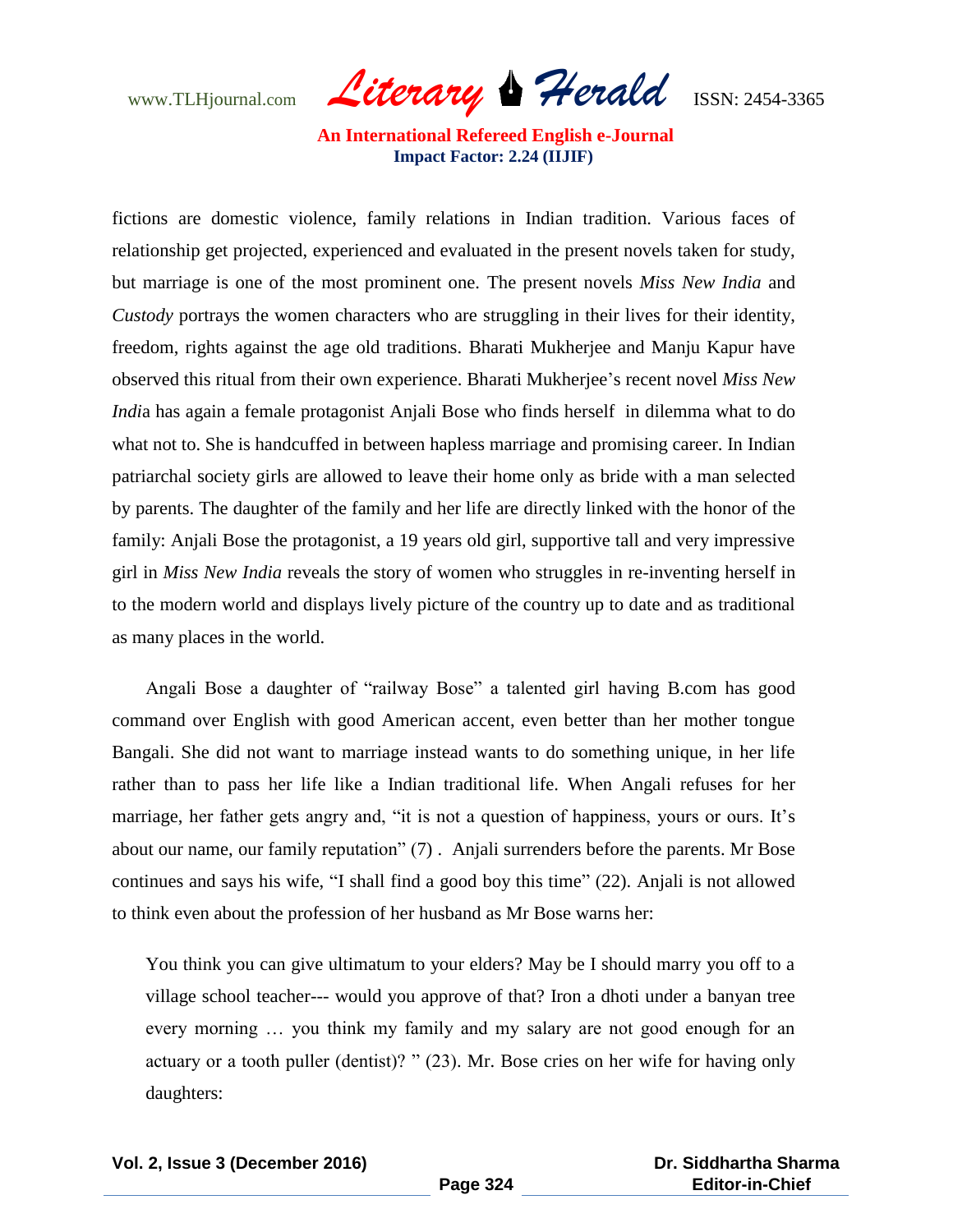www.TLHjournal.com *Literary Herald*ISSN: 2454-3365

You see what state you have reduced to me, woman, by not bearing sons? All my brothers are fathers of son. But me? Two donkeys for daughters…Donkey for wife, donkeys for daughters… Ill luck is ill Luck." (24).

Anjali"s elder sister Sonali a divorced woman was not even informed about the person whom she got married which proves later the main cause of the destruction of her life. Anjali was thinking over it again and again, and is not ready for marriage. Anjali was forced to accept the decision taken by her parents. To her: "The idea of sleeping in their beds, bearing their children, cooking for them, sitting across from them and watching them eat and burp and listening to their voices and opinions for a life time put the idea of marriage into a category with a life sentence on Andaman Island" (28). With the help of Mr Nirmal Gupta the Mitra Family agrees to visit Bose family to see the bride (Anjali) along with their son Subodh Mitra. Subodh Mitra in a first meet takes Anjali inside the car and drives away to a very desolate place where he rapes Anjali. Subodh destroys Anjali"s virginity and it was not shocking for him to do so before marriage. Because he was brought up in Western culture in which these things are common. Anjali was deeply shocked, because she experienced this first time in life. She was not able to reveal to her parents all that had happened to her. Anjali was compelled by the circumstances to leave her own home leaving her parents alone with a letter. Anjali don't commit suicide nor does something like that. Anjali approaches her teacher cum friend Mr. Peter Champion who suggests her that Bangalore is the best place suitable for her: "Mumbai? You have been seeing too many bad movies. Mumbai is yesterday. It's a hustler's city. Bangalore's the place for a young woman like you." (12).

She was helped by her teacher Peter Champion in terms of money and provides her two Addresses---of Mrs Max and Mrs Usha Desia, and assures her for a temporary shelter at Bagehot house. Anjali in Banglore experienced first time the western culture, like seeing women smoking. At Banglore Anjali strives for her well being but were used there by several people in several ways till she adjusts herself in the same environment. Finally she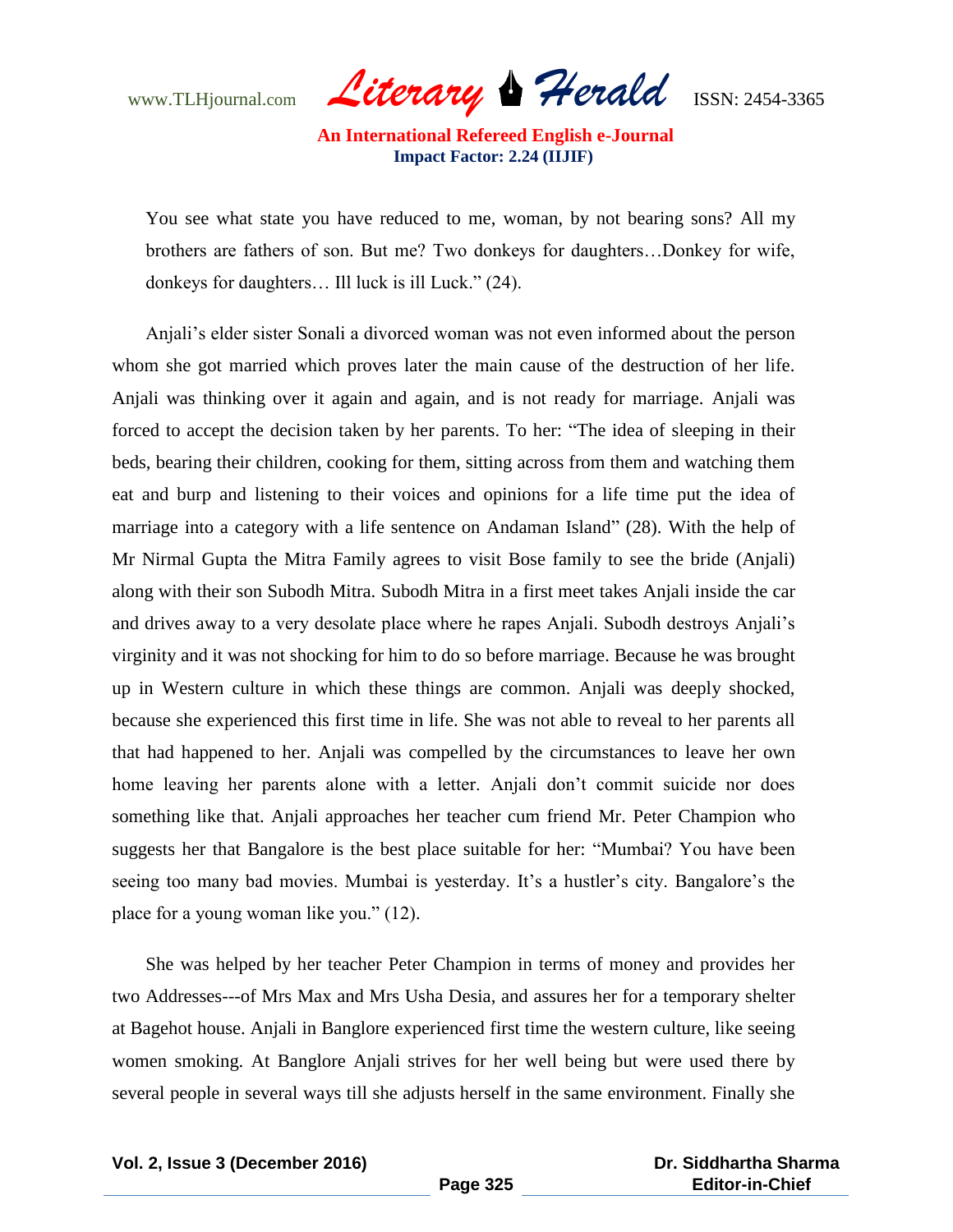www.TLHjournal.com *Literary Herald*ISSN: 2454-3365

gets her place which she deserves. The curse of age old tradition ends and she explores herself in a way she can. Bharati Mukherjee tries to condemn the early marriage system of Indian society, which spoils the bright careers and sometimes the lives of their daughters.

In Manju Kapur"s *Custody* the impact of westernization and fast mobilization has negatively touched the very sanctity of marriage. Manju Kapur in this novel highlights the very crux of problems which are common in Indian tradition. The story of the novel revolves around Raman and Shagun a couple along with Raman"s boss Ashok Khanna and Ishita, a childless divorced. This is the story about Indian urban middle class, where women are striving in their lives in order to fulfill their own wishes. Manju Kapur"s *Custody* is a tale of female woes, Sufferings as well as their happiness, their way of fulfilling their desires and needs.

Manju Kapur through the character of Ishita exposes the problems of patriarchal system, where women are tortured for not being mother. Ishita's mother–in–law being a woman failed to empathize with Ishita"s condition and was eager to know about the fault whether her daughter-in-law or her son suffers, so she takes a detailed discussion with the doctor. When it was declared that her daughter-in-law is infertile, her curiosity is satisfied as it is not her son and soon she changed her nature towards Ishita. When Ishita is declared infertile, Ishita, "thought it is easier to commit suicide than to live" (63). She was denied by her in-laws by one way or the other. She laments: "From the day of her wedding she thought of this family as hers, revealing in the togetherness, sharing and companionship. Now instead of love all around her, there was rejection" (63). Ishita"s mother-in-law changed her behavior towards her. She does not want to waste money on her and she contemplates: "had there been something wrong with S.K, they would have moved heaven and earth to get a son"s defect corrected. In an ideal world the same resources would have been put at the disposal of a daughter-in-law. But this was not an ideal world" (68). Ishita feels disembodied as she is punished not for not being mother. She lost her health and selfesteem due to her infertility: "Had not they valued her for herself? Being childless, relegate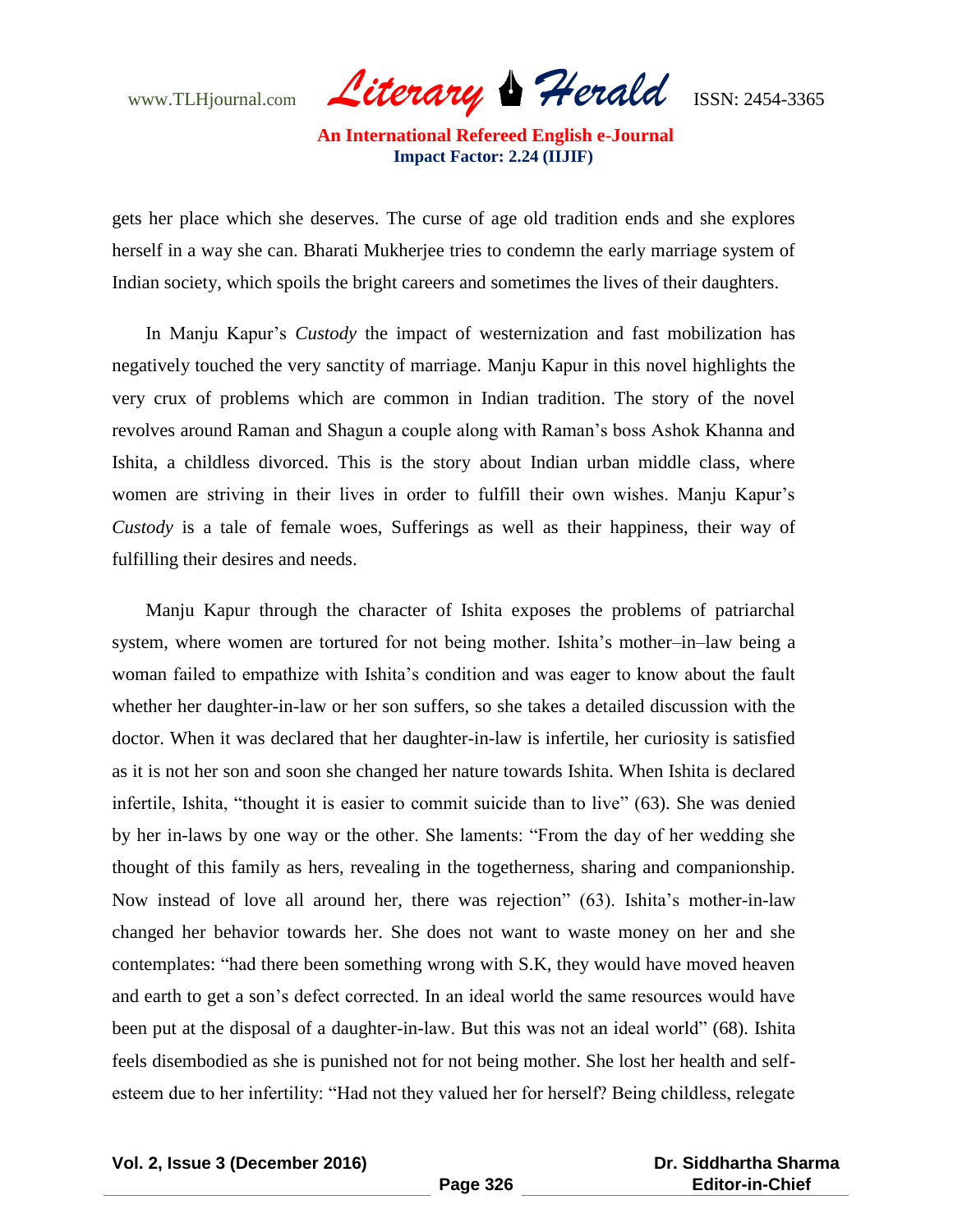www.TLHjournal.com *Literary Herald*ISSN: 2454-3365

her to the status of "nobody" as she has failed to prove her femininity through child bearing. This is my Karma, nothing will break it" (68). Ishita curses her own body for all what happened to her. "She thought of the body that had known for so much love and then so much punishment. She hated her body, hated it. Tyranny of biology is what is wrong with the society" (183). Ishita's body becomes "the battlefield where she fights for liberation. It is through her body that oppression works, reifying her. Her physicality is a medium for other's to work on; her job is to act as their viceroy, presenting her body their ministrations, and applying to her body the treatment that have been ordained"(Greer106). Ishita is thrown out from her home and is considered a failure by her culture. Ishita is punished for the sin which neither her wish nor her deed. She is divorced by Suryakatha for not being mother. She is totally depressed now, divorce fills her life with glooming and sense of failure. After this bitter experience of life Ishita strives against the circumstances in which she was caged. She builds her self-esteem and starts her new life. Ishita starts involving herself in social activities, works as a teacher for underprivileged children. She encounters with Raman and meets Roohi the baby girl of Raman. Raman was like her because of the elopement of his wife with his boss Ashok. Ishita and Raman"s condition bring them close to each other. Ishita got married with Raman and adopts Raman"s daughter and get rid from her barrenness. She becomes step-mother to Raman"s children and attains both wifehood as well as motherhood which endows her to legitimacy. Ishita"s marital life empowers her "to the societal status as a married woman which has been rudely snatched from her by the divorce from her first husband"(303). The struggle does not end here, Ishita fights for the Raman"s children in custody and finally gets Roohi from custody.

Shagun on the other hand in the beginning of the novel falls in love with Ashok, her husband Raman"s boss. Shagun was willing to fulfill her all desire which was not possible with Raman. Shagun chooses her own path and don't bothered about the social dogmas. Shagun breaks her marriage bond with Raman and him for divorce. But the matter of children went to the custody. Shagun overrides all social bondages that the society confers